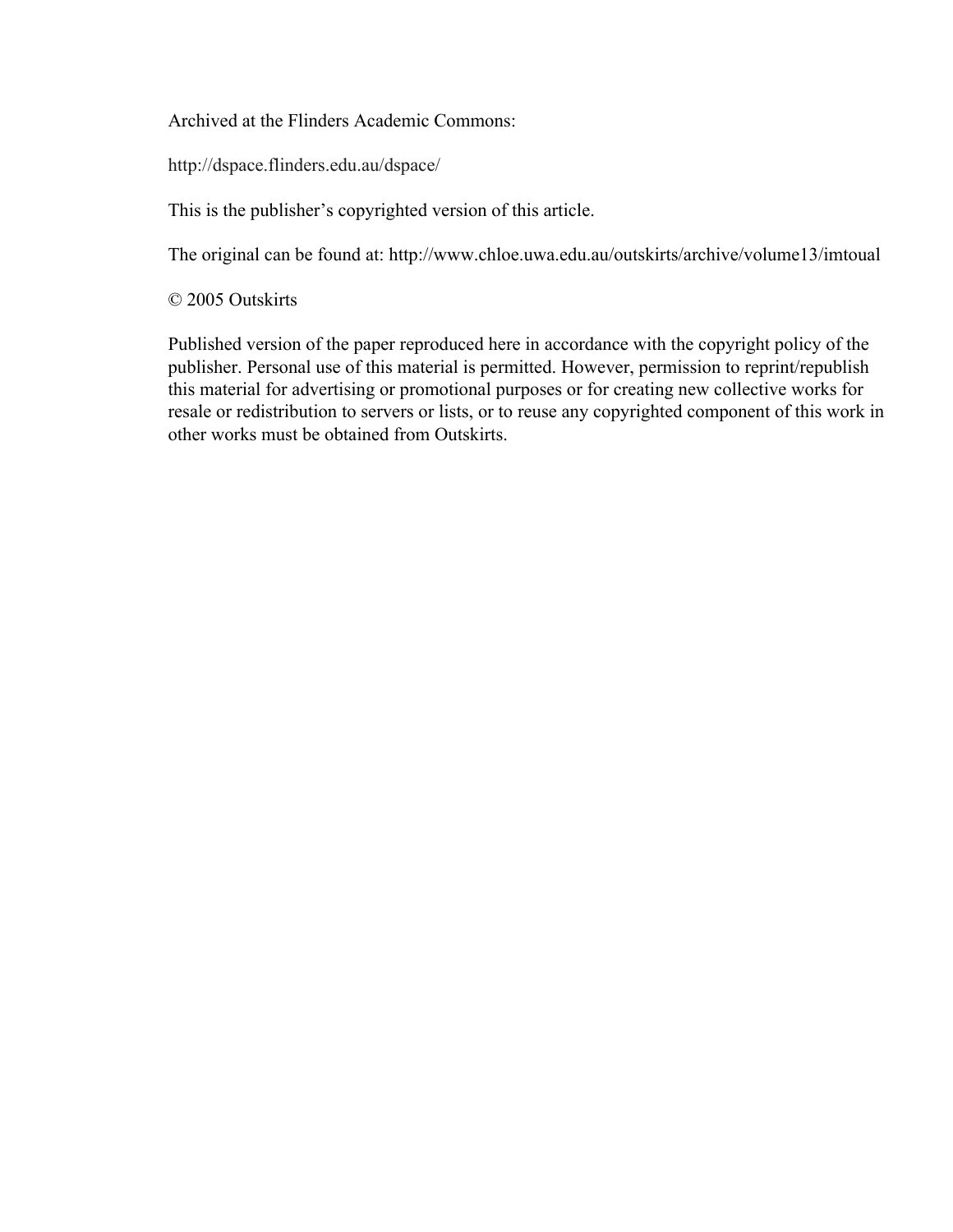

## **Chloe**

<span id="page-1-0"></span>Search UWA Nebsite for sequence for the search UWA Nebsite for the sequence of  $\mathbb{S}^n$  ,  $\mathbb{S}^n$  ,  $\mathbb{S}^n$ 

 $\overline{\text{UWA Website}}$  for keywords.

feminisms along the edge

# **Alia Imtoual**

## **Religious Racism and the Media: Representations of Muslim Women in the Australian Print Media**

### **Abstract**

In analysing two Australian daily newspapers, the *Australian* and the *Advertiser*, this article argues that there is a climate of hostility and negativity towards Islam and Muslims currently in operation in the Australian print media. The article highlights specific instances of racism, stereotyping and general negativity towards Islam and Muslims. Examples of negative representations of Islam and Muslims included 'Muslims as terrorists', 'oppressed Muslim women', and 'Islam as a violent, barbaric and backward religion'. The article also discusses the scarcity of positive representations as well as the ambivalence of the few 'positive' representations that did appear during the collection timeframe. This article argues that, given the role and influence of the print media in Australia, daily newspapers are culpable, or at least complicit, in the religious racism experienced by Australian Muslims on a daily basis. Interviews with a number of Muslim women in South Australia (aged 18-30 years) provide arguments that negative media representations not only impact on the ways they are positioned and treated by others in society, but also result in young Muslim women viewing the media with cynicism and mistrust. This has implications for continuing relations between the Australian Muslim community and the Australian media.

## **Introduction**

There is increasing anecdotal evidence that there is a link between racist or negative representations of Muslims/Islam in the media and the religious racism that Muslims in majority non-Muslim countries experience in their daily lives. Recent studies in Australia have focused on the increase in racism and racist attitudes towards Muslims (Mubarak 1996; Dunn 2001; Deen 2003; Dunn 2003; NWS Anti-Discrimination Board 2003; Lygo 2004; Manning 2004). A number of these have also focused on the increasing and overwhelmingly negative and hostile representations of Muslims/Islam in the media and current racist tensions (NSW Anti-Discrimination Board 2003; Lygo 2004; Manning 2004). Similar overseas studies have also identified these trends (Jackson 1996; Jafri and Afghan Women's Organization 1998; Media Awareness Network 1998; Parker-Jenkins, Haw, Khan and Irving 1998; Franks 2000; Shain 2003).

Through a discussion of representations of Islam and Muslims in two Australian newspapers, the paper argues that there is a climate of hostility and negativity towards Islam and Muslims currently in operation in the

[Welcome](http://www.chloe.uwa.edu.au/Welcome) [What is Women's Studies?](http://www.chloe.uwa.edu.au/what_is_womens_studies) [Undergraduate](http://www.chloe.uwa.edu.au/undergraduate) **[Honours](http://www.chloe.uwa.edu.au/honours)** [Postgraduate](http://www.chloe.uwa.edu.au/postgraduate) **[Staff](http://www.chloe.uwa.edu.au/staff)** [Research Projects](http://www.chloe.uwa.edu.au/research) [Web Resources](http://www.chloe.uwa.edu.au/resources) [Site Map](http://www.chloe.uwa.edu.au/site_map) **[Contact](http://www.chloe.uwa.edu.au/contact)** [---](http://www.chloe.uwa.edu.au/?p=156137)

## [Outskirts online journal](http://www.chloe.uwa.edu.au/outskirts)

- [Current Issue](http://www.chloe.uwa.edu.au/outskirts/current_issue)
- [Future Issues](http://www.chloe.uwa.edu.au/outskirts/future_issues)

### [Archived Issues](http://www.chloe.uwa.edu.au/outskirts/archive)

- [Volume22](http://www.chloe.uwa.edu.au/outskirts/archive/volume22)
- [Volume21](http://www.chloe.uwa.edu.au/outskirts/archive/volume21)
- [Volume20](http://www.chloe.uwa.edu.au/outskirts/archive/volume20)
- [volume19](http://www.chloe.uwa.edu.au/outskirts/archive/volume19)
- [Volume 18](http://www.chloe.uwa.edu.au/outskirts/archive/volume18)
- [Volume17](http://www.chloe.uwa.edu.au/outskirts/archive/volume17)
- [Volume16](http://www.chloe.uwa.edu.au/outskirts/archive/volume16)
- [Volume 15](http://www.chloe.uwa.edu.au/outskirts/archive/volume15)
- [Volume 14](http://www.chloe.uwa.edu.au/outskirts/archive/volume14)
- [Volume 13](http://www.chloe.uwa.edu.au/outskirts/archive/volume13)
- [Volume 12](http://www.chloe.uwa.edu.au/outskirts/archive/volume12)
- [Volume 11](http://www.chloe.uwa.edu.au/outskirts/archive/volume11)
- [Volume 10](http://www.chloe.uwa.edu.au/outskirts/archive/volume10)
- [Volume 9](http://www.chloe.uwa.edu.au/outskirts/archive/volume9)
- [Volume 8](http://www.chloe.uwa.edu.au/outskirts/archive/volume8)
- [Volume 7](http://www.chloe.uwa.edu.au/outskirts/archive/volume7)
- [Volume 6](http://www.chloe.uwa.edu.au/outskirts/archive/volume6)
- [Volume 5](http://www.chloe.uwa.edu.au/outskirts/archive/volume5)
- [Volume 4](http://www.chloe.uwa.edu.au/outskirts/archive/volume4)
- [Volume 3](http://www.chloe.uwa.edu.au/outskirts/archive/volume3)
- [Volume 2](http://www.chloe.uwa.edu.au/outskirts/archive/volume2)
- L [Volume 1](http://www.chloe.uwa.edu.au/outskirts/archive/volume1)
- **[Submissions](http://www.chloe.uwa.edu.au/outskirts/submissions)**
- **[Copyright](http://www.chloe.uwa.edu.au/outskirts/copyright)**
- L [Editorial Consultants](http://www.chloe.uwa.edu.au/outskirts/editorial_consultants)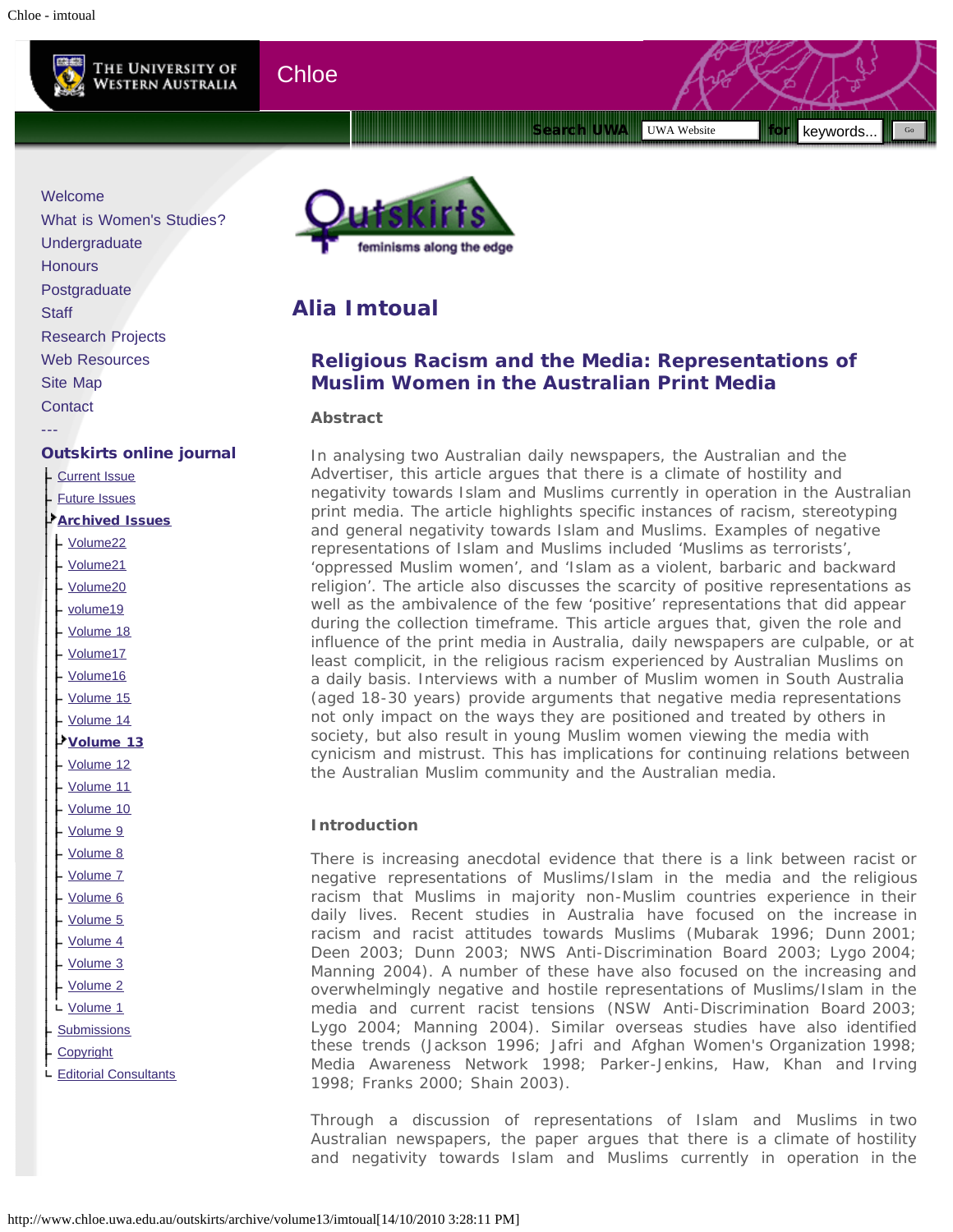Australian print media which reflects and contributes to practices of religious racism. While this paper analyses media texts as to whether they are positive or negative representations, this is done with an understanding that all texts are contextual, polysemic and slippery. To attribute meaning is a matter of perspective, context and judgment in which individual analyses may differ. Therefore for any text there are always a range of meanings or 'readings' (Fowler 1991; Allan 1999; Bignell 2002; Thwaites, Davis and Mules 2002). The readings provided in this paper may not always be the 'preferred' or dominant reading but this is because my analytical perspective is as a young Muslim woman, a PhD candidate, offering insights into the discourses of negativity and hostility that I receive from these texts but which others may not always be aware of. These images are read from the perspective of young Muslim women, both through the interpretation of the researcher and through the words of interviewees who discussed a selection of images. This 'resistant' reading, or reading by those who are not the main audience addressed, is an important aspect of deconstructing or analyzing different ways that texts may be interpreted.

#### **Methods and Methodology**

The research for this paper comes from semi-structured interviews carried out with ten young Muslim women in South Australia as well as a content analysis of two major daily newspapers. The women whose voices are presented in this paper were participants in a PhD research project into the lives and experiences of young Muslim women in South Australia. They were aged between 18 and 30, actively self-identified as Sunni Muslim and had lived in South Australia for at least five years. Seven of the women wore hijab, while the other three were thinking about doing so. One of the women was a new Muslim while the others were all born and raised as Muslims. The women came from a range of ethnic backgrounds including Afghan, Uzbeck, Indigenous Australian, Turkish, Lebanese, Anglo-Saxon, Eritrean and Pakistani. Many of the women were recruited to the study through a young Muslim women's religious study group (usra) which met informally on a weekly basis to pray together and discuss various aspects of faith and spirituality. All of the women have at least one university degree (or were university students at the time of the interview) from an Australian university. Four of the women are married and two of them each have a child; of the remaining six women, one is divorced, one is engaged and four are single.

The media analysis used in this study was conducted during the period of 1 June 2003 to 31 July 31 2003. Interviews with young Muslim South Australian women began in August and it was important to have a record of any incidents or media stories that may have influenced the way the interviewees responded to certain questions. The *Australian* and the *Advertiser* newspapers were chosen for the study because these are the two daily newspapers with the biggest circulation and readership in South Australia where the interviews were completed. In total 179 articles/images were selected, 53 of which came from the *Advertiser* and 126 came from the *Australian* or the *Weekend Australian*. The representations discussed in this paper are drawn from this two-month period.

#### **Representations of Muslim Women in the Newspapers**

A limited number of newspaper articles printed during the data collection period specifically referred to Muslim women. Out of 179 articles collected, only ten represented Muslim women in any way. Most, seven, were either the familiar stereotype of the oppressed Muslim woman (ie dressed in black, often with face veils, subordinated to Muslim men, concerned only with domestic issues such as house and family) (Shohat and Stam 1994; Kahf 1999), or a representation of them as violent and threatening (Jackson 1996;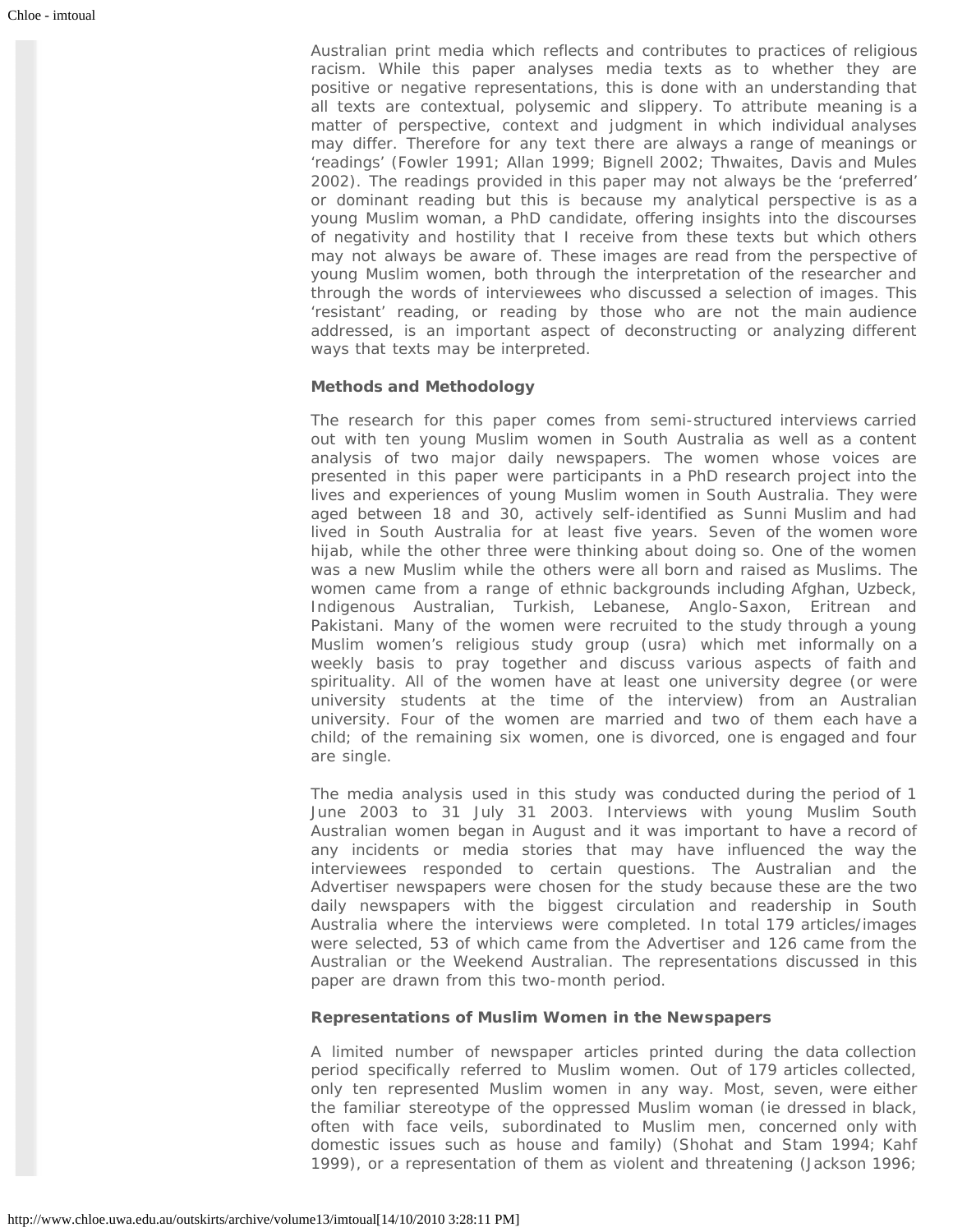Shaheen 2000). The following sections focus on these representations.

#### **Women Warriors**

One representation of Muslim women that was quite unusual was that of the violent, threatening (or potentially threatening) and/or armed woman. The representation of the armed and/or violent Muslim was usually reserved for Muslim men. Out of 179 articles collected during the data period, 153 portrayed Muslim men as violent (usually as terrorists). However only 5 of the 179 articles portrayed Muslim women in this way. The first instance of this representation was an image accompanying a story about the rising tensions between Iran and western opponents to Iran's nuclear programme in the *Weekend Australian* ('Editor' June 21-22, 2003:1) ([Image 1\)](http://www.chloe.uwa.edu.au/outskirts/archive/volume13/imtoual/image_one) The story itself bears no relevance to my analysis, however, as Islam and Muslims are not mentioned at all. The colour photograph appeared on the front of the 'Editor' liftout taking up almost the whole page, while the story appeared on page seven.

It is unclear to most non-Iranian readers whether the image is of supporters of the Iranian government, or, of opposition protesters<sup>[1](#page-9-0)</sup>. Muslim women are represented as an active threat (brandishing guns) rather than the more usual representation as an object of pity or empathy. Among the range of possible meanings, it could be that these women are members of an official military organisation (state army or militant group) at a funeral for a fallen comrade and are 'presenting arms' as a tributary salute. Alternatively they may be protesting against violence and the placing of a white rosebud (a symbol of peace, purity and femininity) in the barrel of their guns (a symbol of violent masculinity, death and destruction) is an attempt to subvert the concept that military violence is a solution to any issue $2$ . That the headline 'BOXED IN' appears beneath a group of women completely covered in long, loose robes, implies that, not only is the Iranian government feeling trapped by its opponents, but these women also feel trapped, hemmed in and oppressed by their clothing, their religion and their culture. The lack of a caption or attribution of the image leaves it open to interpretation. Indeed, it may be argued that the ambiguity of the image reinforces western constructions of Muslim women as an enigma.

On July 7 the *Australian* ran a story about two female 'suicide bombers'<sup>[3](#page-9-2)</sup> who detonated their explosives at a rock concert in Russia (Campbell July 7, 2003:11). 'Deadly revenge of the "black widows"' described Russian concerns with the increasing numbers of mainly Chechen (Muslim) women who were carrying out attacks in Russia. Campbell writes that 'their emergence was an ominous break with the patriarchal Chechen tradition', going on to report the different explanations as to why these women chose to take part in the attacks: 'Russian officials say the onslaught has been modelled on the tactics of Arab terrorists who have taken control of the Chechen rebels' war of independence'. By contrast, observers say it is the brutality of Moscow's counterinsurgency campaign in Chechnya that has pushed women, traditionally keepers of the home rather than warriors, into the conflict' (Campbell July 7, 2003:11).

The description of these women as 'black widows' is evocative of the lethally poisonous species of spider the Black Widow (*Latrodectus hesperus*) known in western popular culture because 'the female is the deadlier of the species' (the female often kills and eats the male spider after mating). There is a long cultural association in the west between female killers and the Black Widow spider. As a result of stereotypical ideas about women's 'natural' tendency to nurture rather than harm, women who kill others (for whatever reason) are often seen as going against their 'nature' and defying their womanhood. Consequently when a woman kills she is constructed as being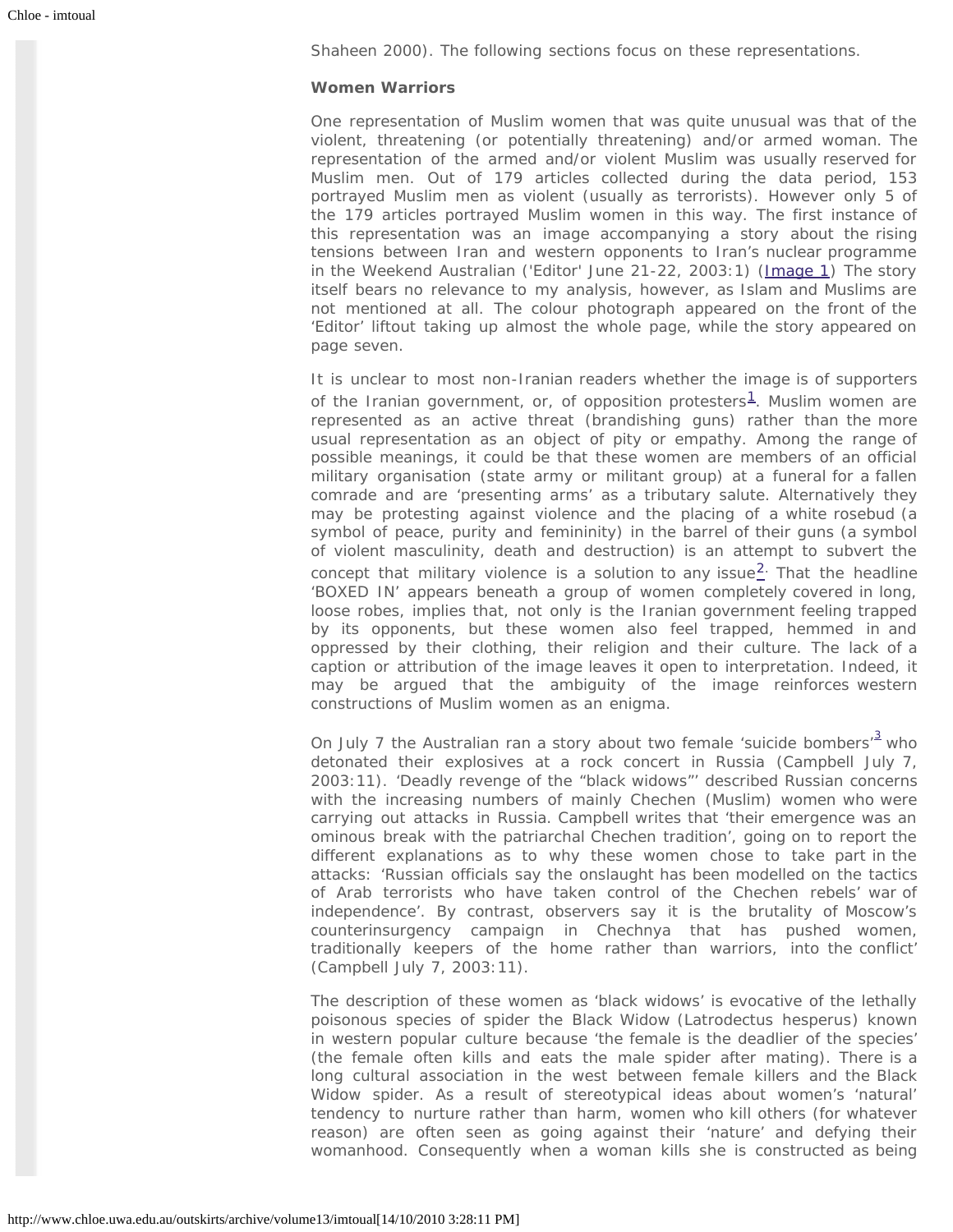particularly dangerous. The representation of the Chechen bombers as 'unnatural' women plays upon these gender constructions. However, the Chechens who are fighting Russian rule are also represented as particularly desperate and dangerous because it appears they are encouraging women to cross the 'normal' gender boundaries.

This article is based on the pre-existing assumption that Chechen (Muslim) women are always, and only, concerned with domestic tasks at the behest of their domineering 'patriarchal' menfolk. This makes their role in the war against Russia particularly startling. However, it is not Chechen men's opinions, which are reported, but rather Campbell's own assumptions and expectations. Rather than the article being concerned with the details of the bombing at the concert it is more concerned with the phenomenon of women warriors. Although this particular article does not state explicitly that the Chechen women were Muslims it does contain an anecdote describing the blowing up of a military personnel carrier en route from Russia to Chechnya in which a 'Chechen woman shrieked '"Allahu Akbar" (God is great)' (Campbell July 7, 2003:11). The discussion of the 'Arab terrorist groups' is a further implication of Islam drawing on long-standing western assumptions concerning armed Arab groups.

On July 31 the *Australian* ran a story entitled 'Voice of Saddam honours his "martyr" sons' (Philp July 31, 2003:7) which appeared shortly after the deposed leader of Iraq, Saddam Hussein, lost his two sons and political heirs in an American bombing raid. Accompanying the story was a large colour photograph of a graffitied wall in Baghdad. The image was captioned '**Resistance Call**: An Iraqi woman walks past Arabic graffiti reading "Struggle with your souls and money, don't sit still" in central Baghdad' (Philp July 31, 2003:7) [\(Image 2](http://www.chloe.uwa.edu.au/outskirts/archive/volume13/imtoual/image_two))

When the photograph is analysed in conjunction with the caption the implication is that the woman is taking notice of the graffiti and is somehow a potential threat to the American troops and their allies, including Australia. That she is walking across the frame of the photograph conveys a sense of purpose which, combined with the message on the wall, her facelessness and her obviously Islamic identity, is menacing. Although she is not represented as carrying out violence, she is positioned as a figure of latent violence that could erupt at any moment - possibly in retaliation for the deaths of Saddam Hussein's sons.

#### **Other Representations – A Book Review**

Representations of Muslims, including Muslim women, were not confined to the obvious 'political' or 'foreign' news spaces but were sometimes located in sections such as the financial section, book reviews and special profiles. Some of these representations were the most offensive and blatant examples of racism and negativity to be found in either newspaper. This following section discusses one representation of Muslims and Islam that occurred in a non-news section of the newspaper.

In the *Weekend Australian* Books liftout on June 7-8 a book review by Greg Sheridan of Bernard Lewis' book The Crisis of Islam (Sheridan June 7-8, 2003:10-11) was placed on the same page as another book review, Peter Rodger's review of Barnaby Rogerson's *The Prophet Mohammed* (sic): *A Biography*. Greg Sheridan has been a foreign affairs journalist for many years. He has spent a significant amount of time in Asia and is considered the 'leading foreign affairs analyst in Australian journalism' (The Australian 2003). In his opinion pieces he often takes a conservative approach to issues and has long been a strong advocate of neo-liberal policies in relation to globalisation, free trade, Australia's engagement with Asia and Australia's alliance with the USA (ABC 2002). Peter Rodgers is described in the by-line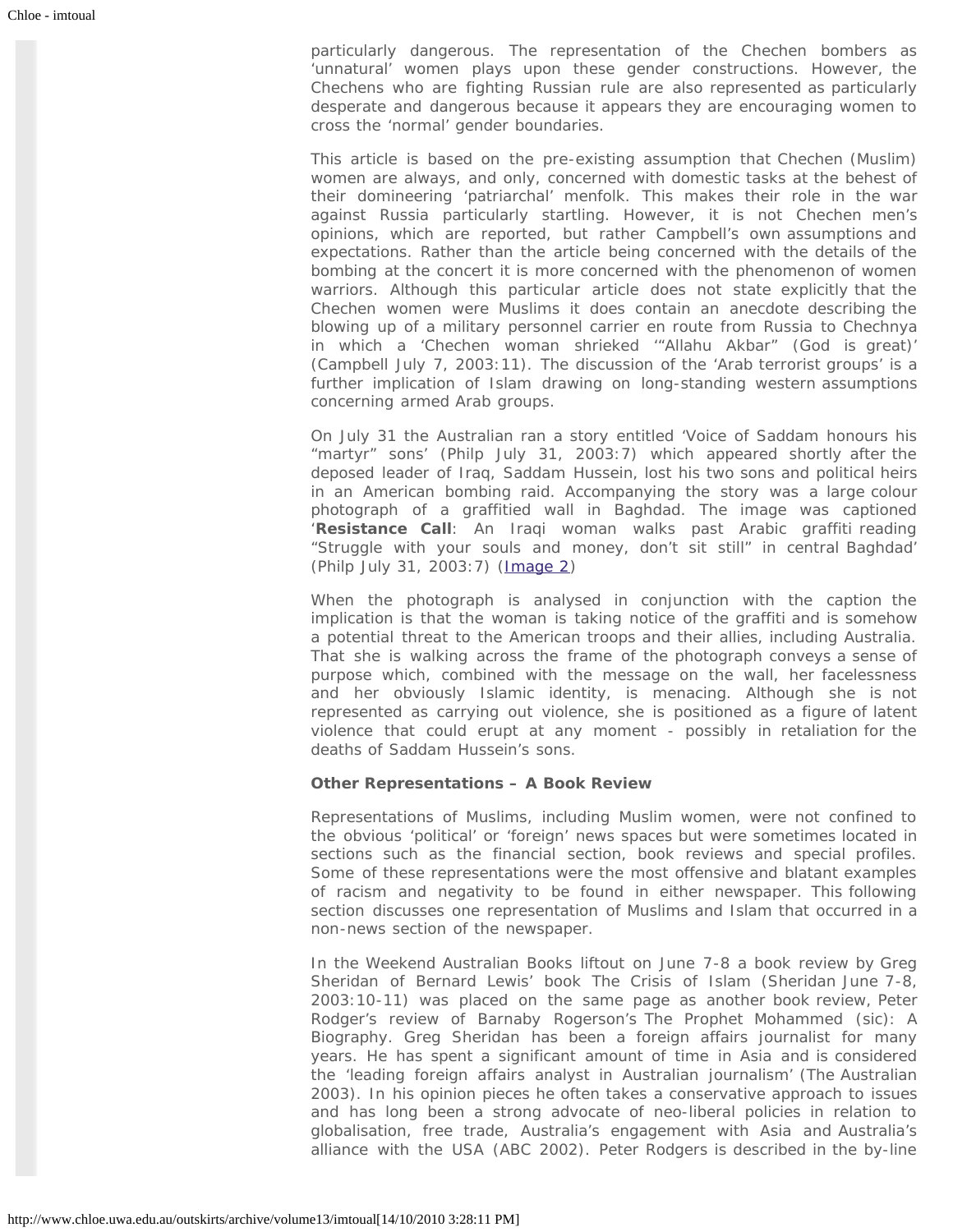as 'a former diplomat and journalist with wide experience of the Islamic world' (Rodgers June 7-8, 2003:10-11). In fact Rodgers was the former Australian ambassador to Israel (Rodgers 2003). As a journalist, he writes mostly on issues relating to Israel, which has never been considered part of the 'Islamic world'.

Sheridan's review began with a large headline proclaimed 'Behind the HATE' with the word 'hate' written in a much larger orange font while the preceding part of the headline was in standard large black font. The sub heading stated that 'Bernard Lewis offers a scholar's guide to why many Muslims see the West as the enemy' (Sheridan June 7-8, 2003:10-11).

Throughout his book review, Greg Sheridan's writing is marked by vitriolic language and a hostile attitude towards Islam and Muslims. He extrapolates from Lewis' arguments that 'fundamentalism is a crisis of modernisation, in many ways an inevitable part of modernisation' and that this hostility to 'modernisation' by Muslims leads to 'hostility to the West, including Australia' (Sheridan June 7-8, 2003:10-11). Thus he equates Islam with backwardness and life in the 'west' with success and triumphant modernity. He mournfully states that one has to come to a

melancholy conclusion [that] this psyche, and these causes, took a long time, more than a millennium, to build. They won't be changed easily or quickly. Nonetheless, Lewis is also surely right to think that the more successful Arab societies become, the more likely they are to change their minds about the West.

#### (Sheridan June 7-8, 2003:10-11)

Sheridan's attitude towards Islam is aptly reflected in the accompanying photograph and caption which is placed to the upper right of the photograph and says '**Anti-modern**: Is Islam trapped in the past?' (Sheridan June 7-8, 2003:10-11) [\(Image 3\)](http://www.chloe.uwa.edu.au/outskirts/archive/volume13/imtoual/image_three). The photograph shows a group of Muslim men as well as women, and a child. The representation of the women in the photograph is a good example of common representations of Muslim women in Western media. They are covered completely in black including their faces. They are accorded no individuality or scope beyond the domestic: it is no coincidence that the child in the photograph is sitting near the women rather than near the men. The women are stationary, stagnating, stuck, and, while the men are also represented as 'backward', at least they are moving, making progress, going forward. The woman who is difficult to distinguish from the darkened doorway is symbolic of the Western view that Muslim women are viewed through the lens of Islam as insignificant, blending in with the domestic décor, trapped by the 'darkness' of Islam and Muslim societal expectations. The women's clothing, particularly their veils, are presented as being indicative of their backwardness and their uncivilised state as well as 'proof' of Islam's inferiority. Their appearances add credence to the contention that they are 'trapped in the past'. Thus these women embody 'backwardness', 'fundamentalism' and Islam. However, the child is wearing 'western' clothes, blue overalls and a t-shirt, and is therefore representative of the future of Islam; an imagined, possible future in which Muslim (women) have the chance to escape the 'traditions' and backwardness of the present.

#### **Positive Representations?**

While the overwhelming representation of Muslims in both the *Australian* and the *Advertiser* during June and July 2003 can be described as negative, a few articles presented Islam/Muslims in a different light. While these were positive in comparison to the representations already discussed, they were not articles that glowingly portrayed the Muslim community, or Islam, as a way of life. Interestingly each of these articles appeared in the *Advertiser*. It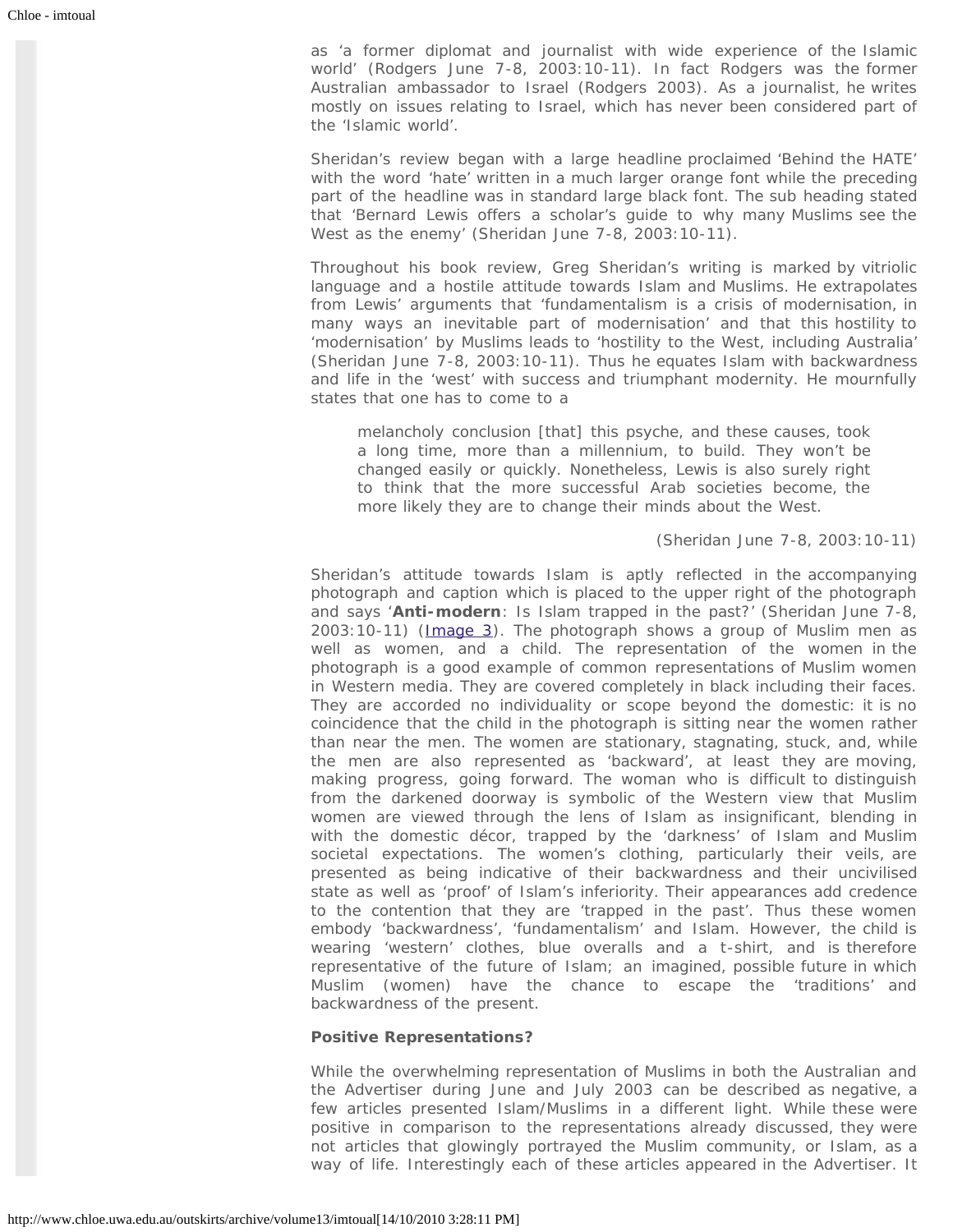may also be that, because the *Advertiser* is a tabloid in format and caters for a local South Australian readership, it places higher news value on 'human interest' stories with a local content than the *Australian*<sup>[4](#page-9-3)</sup>. Even more interesting, there were no positive representations of Muslim men, or of Islam, only of Muslim women. It may be argued that this is because Muslim women are seen as less threatening than either Islam or Muslim men, and that this then allows for the occasional positive (or at least ambivalent) representation to occur (Ang 1996:36-49).

On July 17 Rebecca Jenkins wrote that 'Muslims and Arabs speak out on prejudice' (Jenkins July 17, 2003:28). This was an article that raised awareness of the Human Rights and Equal Opportunity Commission's (HREOC) consultations with Muslim and Arab Australians on the issue of racism. The article was accompanied by a photograph of a Muslim woman wearing a hijab and whose face is reflected in the glass fronting a tapestry of religious verses  $( \text{Image } 4)$ . The article, including the photograph, takes up only a quarter of the page. Indicating the relative insignificance the editor gave to this story, it is on p 17 while most of the page is devoted to an advertisement for the TXU electricity company featuring a dog lying at the entrance of a kennel ('We're excited by electricity even if you're not').

This is one of only two occasions in which a Muslim woman's voice was heard in either newspaper. The woman featured in the photo, Arnesa Pleho, is quoted describing the difficulties some Muslim women face in the community on a day-to-day basis. The tone of the article is sympathetic and encouraging of those women who were taking the opportunity to speak about their experiences. However, it may also be argued that the representation of Ms Pleho and other Muslim women in this article is simply a 'new angle' on the popular stereotype of Muslim women as suffering and in need of assistance. Instead of these women being seen as victims of Islam they are positioned as victims of the wider Australian community. A followup article appeared on July 21 entitled 'Education needed to stop prejudice' (Caruso July 21, 2003:8). This brief article suggested that one solution to racism was education. The only voice heard in this article is that of the South Australian Equal Opportunity Commissioner, Linda Matthews, who spoke about the importance of finding 'solutions'. Muslim women, who were ostensibly the focus of this article, were not given a voice.

The second instance where a Muslim woman was given a voice was in an article entitled 'Women who make the world better' (Williams June 21, 2003:5). This was an article that announced the winners of the Women of Achievement Awards. It focused on the winner of the award for services to the multicultural community, an Iraqi refugee, Ferial Al Khil Khali. Ms Al Khil Khali is a volunteer assisting refugee women with language and providing sewing lessons, as well as caring for her four children and her husband. The accompanying photograph shows Ms Al Khil Khali with three of her children and her husband. She and her three daughters are wearing hijab ([Image 5\)](http://www.chloe.uwa.edu.au/outskirts/archive/volume13/imtoual/image_five).

Ms Al Khil Khali is portrayed as an exceptional woman who overcame a series of obstacles in her life and still manages to assist others in need. Although her religious identity is only mentioned as the precipitating factor in becoming a refugee (her and her family's lives were under threat from the Iraqi government for their religion), it was nonetheless an unusually *ordinary* representation of a Muslim. In fact, this representation was the closest either newspaper came in June and July 2003 to representing a Muslim as a valuable member of society. This story also confirms popular ideas of Australia as the 'lucky country' in which migrants and refugees can build new and successful lives. It invites readers to think well of themselves for being part of a nation that provides people with a new and better start to life<sup>[5](#page-9-4)</sup>. This portrayal thus suggests that, for a Muslim woman to become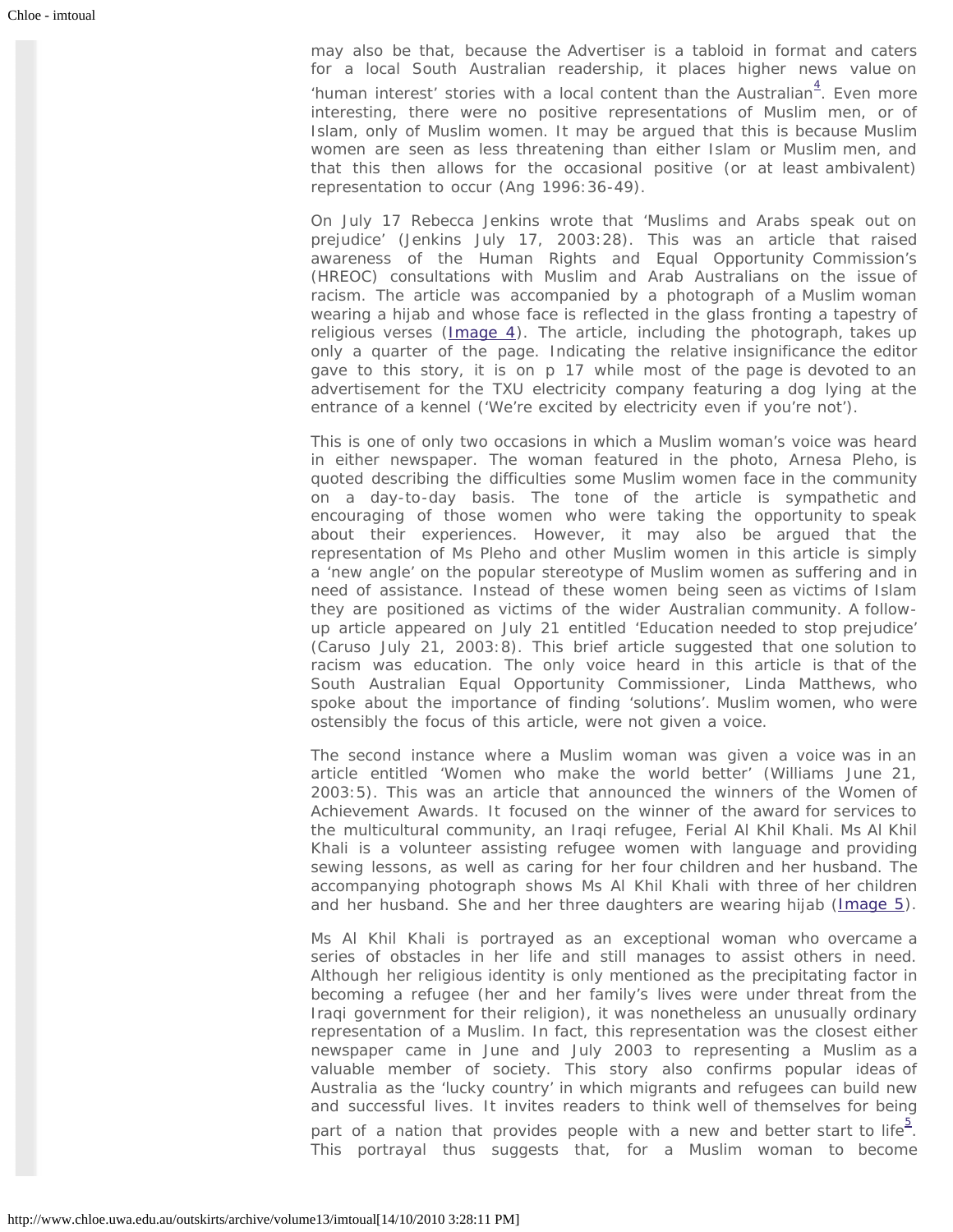'successful', she must locate herself in a 'western' liberal democracy which can offer her the 'freedom', 'equality of opportunities and skills which her 'backward' third-world (and predominantly Muslim) originary country cannot. This representation sets up a hierarchy in which Australia, as a free and welcoming 'western' country, is seen as superior to Iraq, an oppressive and hostile 'third-world' nation.

Continuing this theme, as well as representing Muslim women in a positive way, was the small article that appeared in the *Advertiser* on June 23 entitled 'Enjoying fruits of freedom' (Devlin June 23, 2003:12). This article discussed the opportunity that many Afghan women refugees had to attend school in Adelaide. The article says that these learning opportunities are very important for Afghan refugee women because many of them were prevented from attending school during the reign of the Taliban. While the representation shows women taking control of their lives, it also draws upon other, less positive representations such as patriarchal Muslim men who deny women the opportunity to attend school. Again the message is that Australia is the lucky country where these women gain an education and the professional skills that will facilitate a prosperous future. Interestingly this article appears in the 'Articles of Faith' section devoted to faith-based issues. Apart from these women wearing hijab, there is nothing to connect the story or the photograph to religious issues. These women are effectively reduced to a symbol of their religion, the hijab, rather than being seen as individuals with a story, who simply also happen to be Muslim<sup>[6](#page-10-0)</sup>.

#### **Impact of Representations on Muslim Women in South Australia**

The young women who were interviewed for this research all had very strong opinions and attitudes towards the representations of Muslims and Islam in the media. As part of the interview process they were shown a selection of images which depicted Muslim women, but not all of which were selected from the two-month period of the content analysis. They were asked to give a response to the representation of the Muslim women in the images. One of the images that they responded to most strongly was the photograph of Janette Howard (wife of the then Australian Prime Minister) speaking to Nazra Ibrahim  $(\text{Image 6})$ . This image appeared on the front page of the *Australian* with a caption that Nazra Ibrahim whispered to Janette Howard about family and children during a Prime Ministerial (John Howard) 'meet and greet' at a mosque as part of the 2001 Federal election campaign (Rintoul October 18, 2001:1). This particular image presented Muslim women in Australia as heavily veiled in black, as focused solely on personal familial and domestic issues, as being too oppressed and subordinated to even speak above a whisper and as inferior to Janette Howard who was presented as the embodiment of 'liberal', tolerant, sophisticated and liberated 'western' women.

The interviewees strongly rejected this dichotomy as false and misleading. For them, Nazra Ibrahim's willingness to attend a public event, be photographed by newspaper photographers, and to meet the Prime Ministers' entourage was evidence of her personal freedom, her intelligence and desire to be involved in non-familycentric events. They rejected the notion that Nazra Ibrahim's choice of veiling automatically meant that she was 'oppressed' or 'backward' and they questioned whether in fact she *had* only spoken to Mrs Howard about 'family and children', and if so, whether or not this was no more than polite chit-chat between two women trying to make conversation about a topic of mutual interest.

The primary feeling that Australian mainstream media representations of Muslims evoked was anger. For one interviewee, Ellen, this anger was not simply a response to media representations per se, but included a discussion of how these negative media representations impacted on the way non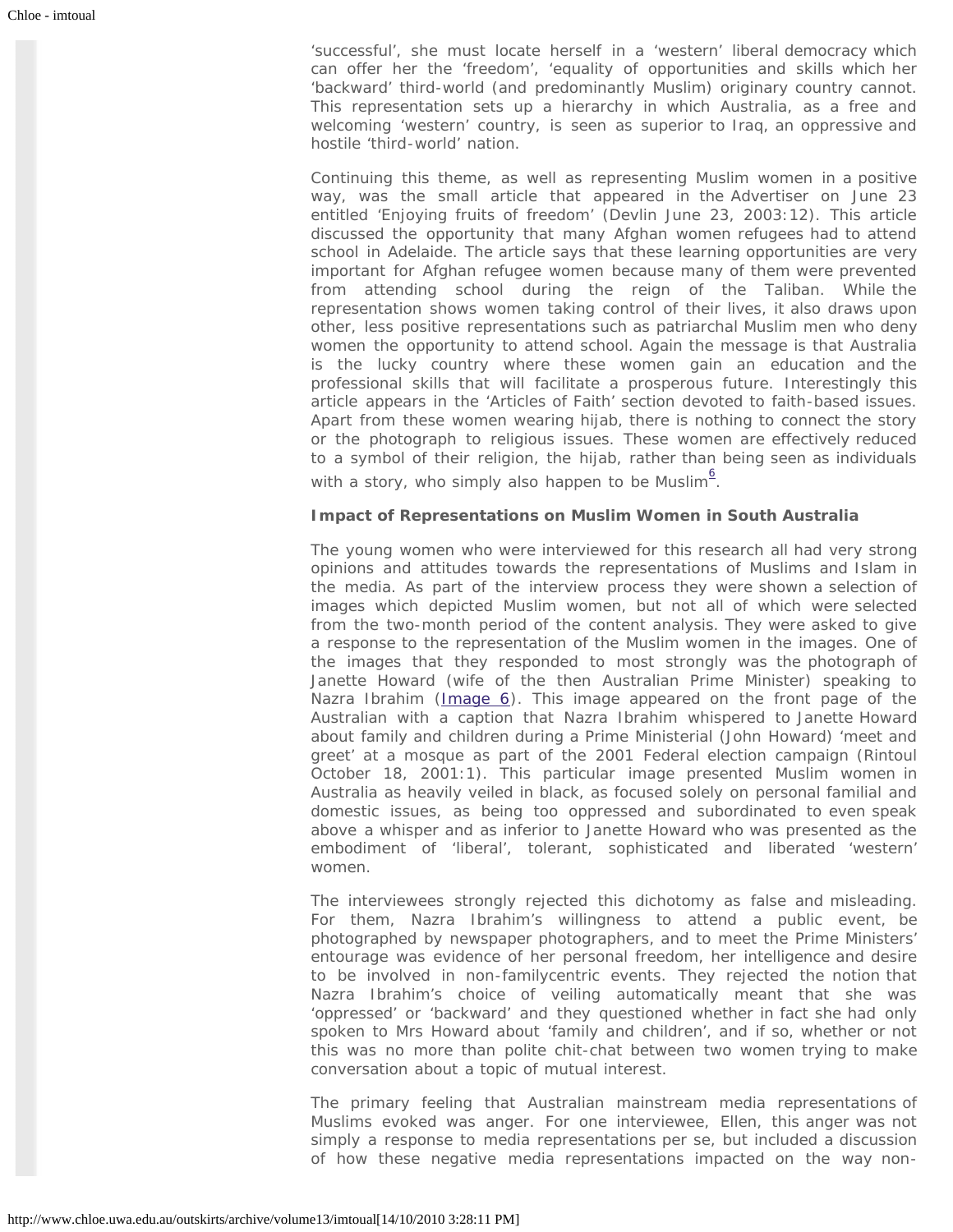Muslim Australians treated her. Another interviewee, Zakiyah, agreed with this but said that her anger was directed at the whole media industry rather than only at specific journalists or outlets. Zakiyah tried not to let her anger affect her daily life. She did this by cultivating a 'thick skin' that allowed her to guard against the self-destructive effects of anger. Latifa and Barakah also said that they tried hard not to 'let it annoy me too much' (Latifa) because they did not want their anger to rule their lives. While most of this anger was directed towards those in the news media, one of the interviewees said that negative reports or stories about Muslims made her angry with Muslims for not taking adequate measures to counteract these representations. This, however, was an isolated response $^{\mathcal{I}}$ .

Often the emotion or response that accompanied anger was frustration. Many of the women were frustrated by their belief that, no matter what measures Muslims took to counter negative representations, the media industry appears determined to maintain the perpetuation the stereotypes. As Barakah said, 'it's the powerlessness that gets to me the most'. The anger and frustration at constantly being bombarded with negative images and stereotypes resulted in significant emotional distress for some of the women. Kulthum said that she doesn't 'like watching the news anymore because I get too frustrated or I'll end up crying because of what I see and because I've got so little power to actually stop any of it'. Naima, too, avoided the news media as much as possible because of the distress it causes her<sup>[8](#page-10-2)</sup>.

Despite all the negativity that media representations caused, the women were able to create spaces for laughter, as became apparent when the women commented on specific media representations. The women did not find the representations comic per se, but rather, they found them so 'ridiculous' (Barakah) that they became funny. This laughter was a strategy through which the women enacted their agency and resisted the subordinating implications of racist representations $\frac{9}{1}$  $\frac{9}{1}$  $\frac{9}{1}$ .

The Muslim women interviewed in the Canadian study (Jafri and Afghan Women's Organization 1998) argued that they would like to see Muslim women represented in the media in capacities other than as the embodiment of Islam or the Canadian Muslim community. As one participant put it:

Why can't someone come and ask me, like 'what is the best way to compost?'. You know, why can't we know about those things? Why can't we have an opinion about Free Trade?

(Jafri and Afghan Women's Organization 1998:32)

The desire for Muslim women to be represented in ways that move beyond populist images and stereotypes was also strongly articulated by the women in this study. However, as in the Canadian research, a number of the women in this study described their attempts to engage with the media and directly challenge these entrenched attitudes towards Muslim women. They did this by 'writing letters to the editor' (Latifa) and taking part in television, radio and print media interviews. All these women said that their efforts, although not wasted, were insignificant in bringing about long-term change – an attitude which was mirrored by Jafri's Canadian participants (Jafri and Afghan Women's Organization 1998:39-45). The frustration that they experience has, for each interviewee, led to a sense of disillusionment and cynicism towards all sectors of the Australian and international media. This lack of trust does not bode well for the women's wish that Muslim women and the media in South Australian and Australia (and more broadly) develop a more harmonious and understanding relationship in the future.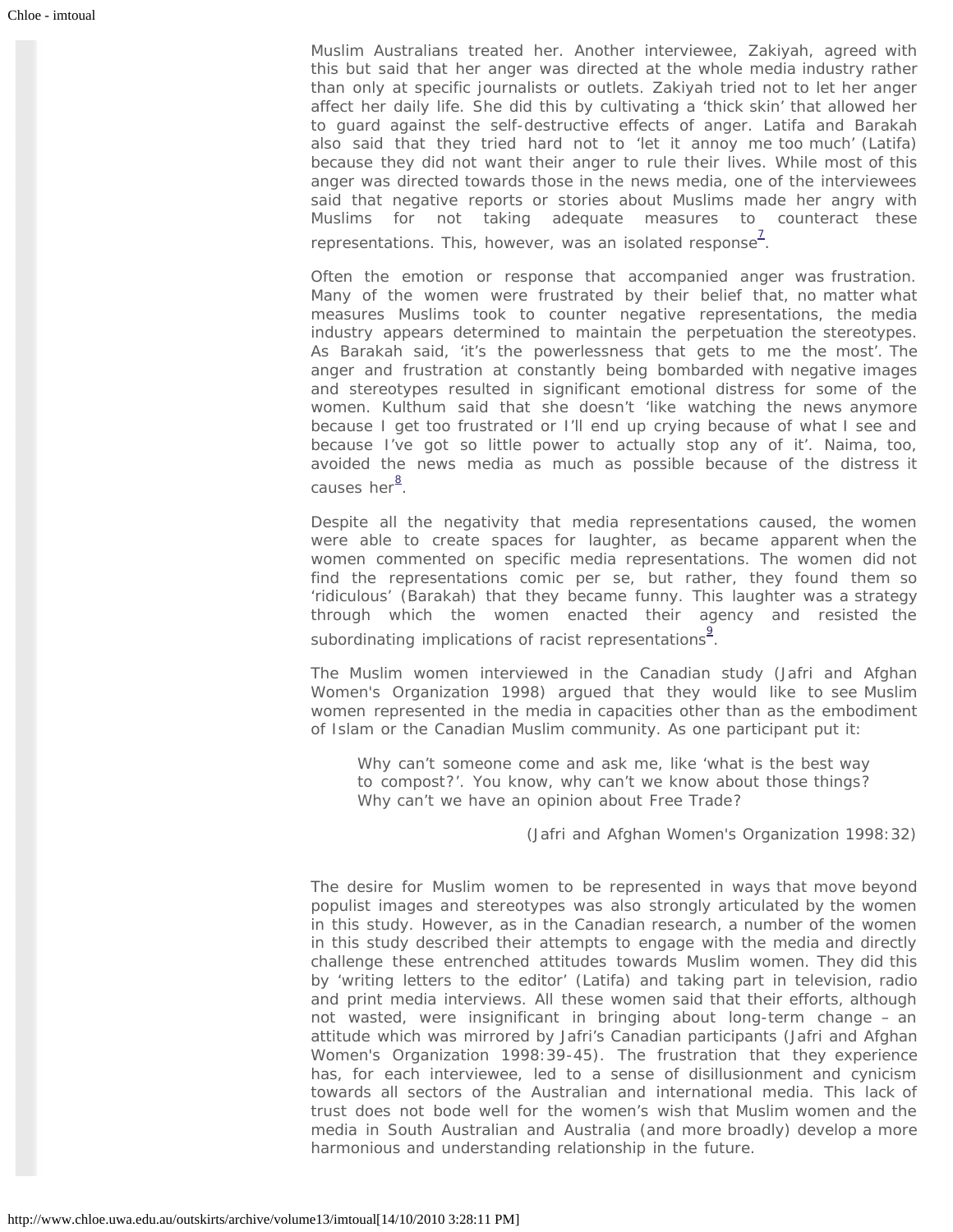#### **Conclusions**

It is clear that the group of young Muslim women in my study believe that ongoing and persistent negative representations of Muslims in the media have a direct impact on their daily lives. For these women, such media representations mean that readers/viewers in the broader community hold an inaccurate concept of what it means to be a Muslim woman. Often these inaccurate ideas lead directly to racist stereotyping, abuse and discrimination, all of which have a damaging effect on the women who bear the brunt of religious racism. Despite – or perhaps because – they lead lives that often directly contradict dominant media representations of Muslims and Islam, the women in this study continued to feel threatened, degraded and angered by images and ideas such as 'the oppressed Muslim woman' and 'Islam as a violent and backward religion'. Other research indicates that these negative representations are on the rise in the Australian media (Deen 2003; NSW Anti-Discrimination Board 2003; Lygo 2004; Manning 2004). Until the media industry re-evaluates and re-thinks its attitudes and ideas towards Muslims and Islam, Muslim women in Australia will continue to experience religious racism on a daily basis. This is not a comforting prospect**.**

## **Notes**

<span id="page-9-0"></span>1. Although this image is indecipherable to most of The Australian's readers, an Iranian colleague told me that in an Iranian context it is clear that these women are members of one of the all-women army divisions of the official state Iranian army. They are dressed in official uniform.

<span id="page-9-1"></span>2. This same Iranian colleague also explained that, within an Iranian context, the white rosebud is understood to be a symbol of womanhood, peace and purity but is closely associated with the post-revolution women's equality movement (supported by the Ayatollah) which led directly to the establishment of such institutions as women-only military divisions. Hence, the white rosebud in an Iranian context has quite different meanings to the western notions of passive femininity.

<span id="page-9-2"></span>3. I use quotation marks to signal the debate surrounding the use of this term, eg for a discussion see Norris, Kern and Just 2003.

<span id="page-9-3"></span>4. Rupert Murdoch's News Limited company owns both the Australian and the Advertiser. However, they cater to significantly different readership profiles. The Australian claims to be the nation's 'foremost agenda-setting newspaper' with an interest in the 'big issues' facing Australia (The Australian 2004). It boasts a weekday readership of 459000 with its average reader being highly educated, in a high socio-economic grouping, interested in arts, culture, finance and industry as well as local and international politics (The Australian 2004). The journalists and columnists who write for the Australian come from a wide range of positions on the political spectrum, from right to left, and consequently the articles reflect this range of opinion. The Advertiser is a much bigger newspaper than the Australian, but which targets a local South Australian audience. It is read by 580000 people each weekday and most of these are in the Adelaide (capital and largest city of South Australia) metropolitan area (The Advertiser 2004). Although the Advertiser used to be a broadsheet newspaper, its current format as a tabloid targets a lower socio-economic grouping than the Australian and focuses heavily on South Australian issues, sport and popular entertainment in keeping with tabloid conventions. As a tabloid newspaper the journalists and columnists often utilise a populist approach when discussing significant issues. This enhances notions of 'us' and 'them' and can give the impression that the newspaper is more 'right-wing' or conservative than it would otherwise seem.

<span id="page-9-4"></span>5. Another reading of this article is that it fits within a prevailing framing of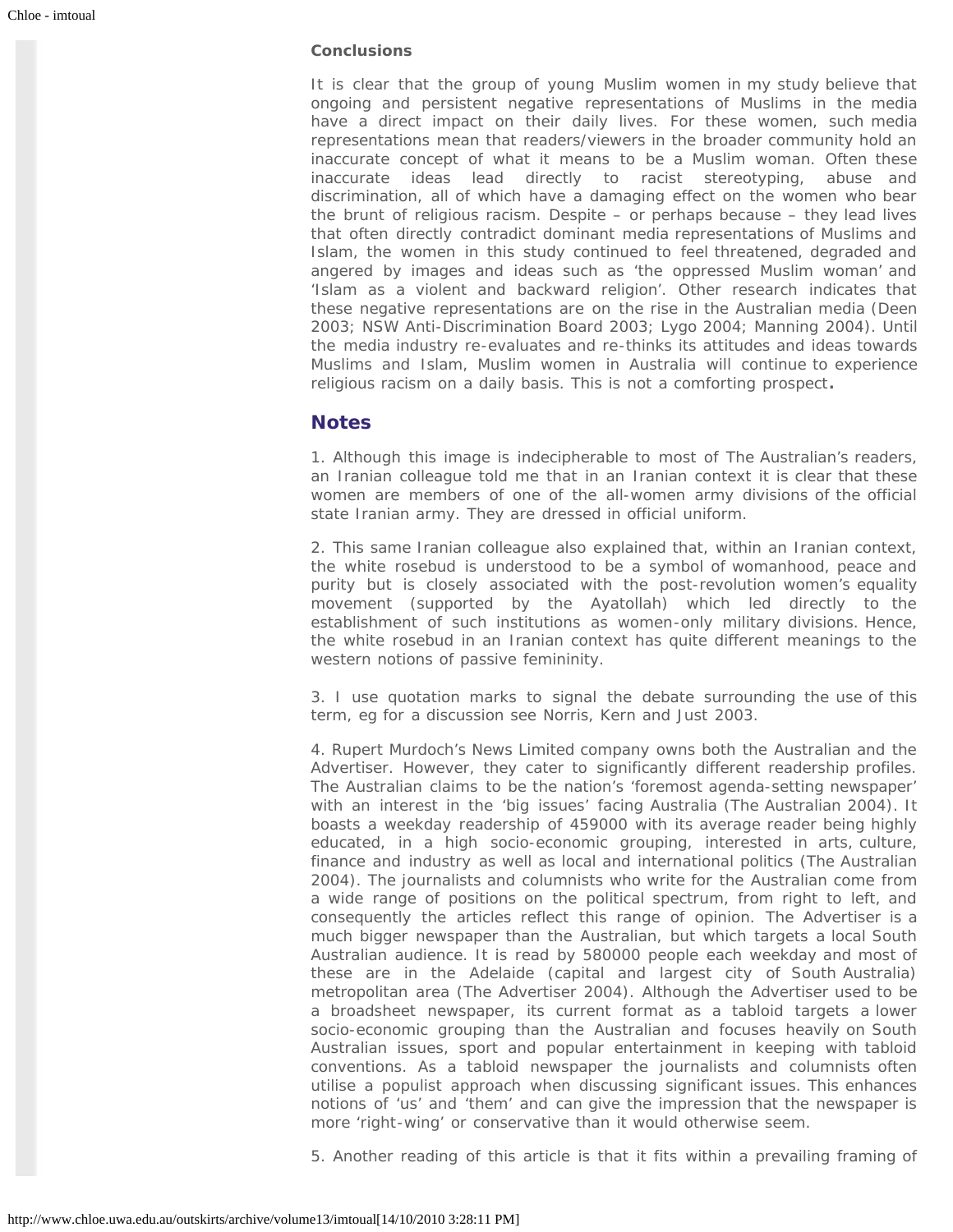the Iraq War as necessary to liberate people such as Ms Al Khil Khali from the brutal regime of Saddam Hussein (who is the reason why they are refugees). This 'angle' also makes Ms Al Khil Khali's story more newsworthy than that of, for example, a Bosnian Muslim refugee.

<span id="page-10-0"></span>6. This article could be connected to religion if it is interpreted to argue that an 'extremist' expression of religion in the form of the Taliban regime denied these women an education in Afghanistan, which they can now gain, free of the Taliban's control.

<span id="page-10-1"></span>7. Although this was an isolated attitude within this study, there are other examples of young Muslims expressing this attitude, eg in studies in the United States by Peek (Peek 2003) and in Canada by Jafri (Jafri and Afghan Women's Organization 1998).

<span id="page-10-2"></span>8. This anger and frustration was mirrored by the responses of Canadian Muslim women (Jafri and Afghan Women's Organization 1998) as well as young New York Muslims who were interviewed regarding their experiences post-September 11, 2001 (Akram 2002).

<span id="page-10-3"></span>9. Laughter as a strategy of resistance and emotional distancing is discussed in research into non-white Britons' experiences of racism in sport (Long 2000) and the experiences of young Muslim Australian women in a coeducational public school (Imtoual 2002).

## **References**

ABC (2002). *British MP meets with Hussein*, ABC. 2004

Akram, S. M. (2002). "The aftermath of September 11, 2001: The targeting of Arabs and Muslims in America." *Arab Studies Quaterly* 24(2 & 3): 61-118.

Allan, S. (1999). *News Culture*. Buckingham and Philadelphia, Open University Press.

Ang, I. (1996). "The Curse of the Smile: Ambivalence and the 'Asian' Woman in Australian Multiculturalism." *Feminist Review* 52(Spring): 36-49.

Bignell, J. (2002). *Media Semiotics: an introduction*. Manchester and New York, Manchester University Press.

Campbell, M. (July 7, 2003). "Deadly revenge of the 'black widows'". *The Australian*: 11.

Caruso, C. (July 21, 2003). "Education needed to stop prejudice". *The Advertiser*: 8.

Deen, H. (2003). *Caravanserai: journey among Australian Muslims*. Fremantle, Fremantle Arts Centre Press.

Devlin, R. (June 23, 2003). "Enjoying fruits of freedom". *The Advertiser*: 12.

Dunn, K. M. (2001). "Representations of Islam in the politics of mosque development in Sydney." *Tijdschrift voor Economische en Sociale Geografie* 92(3): 291-308.

Dunn, K. M. (2003). *Racism in Australia: findings on racist attitudes and experiences of racism*. The challenges of immigration and integration in the European Union and Australia, The University of Sydney.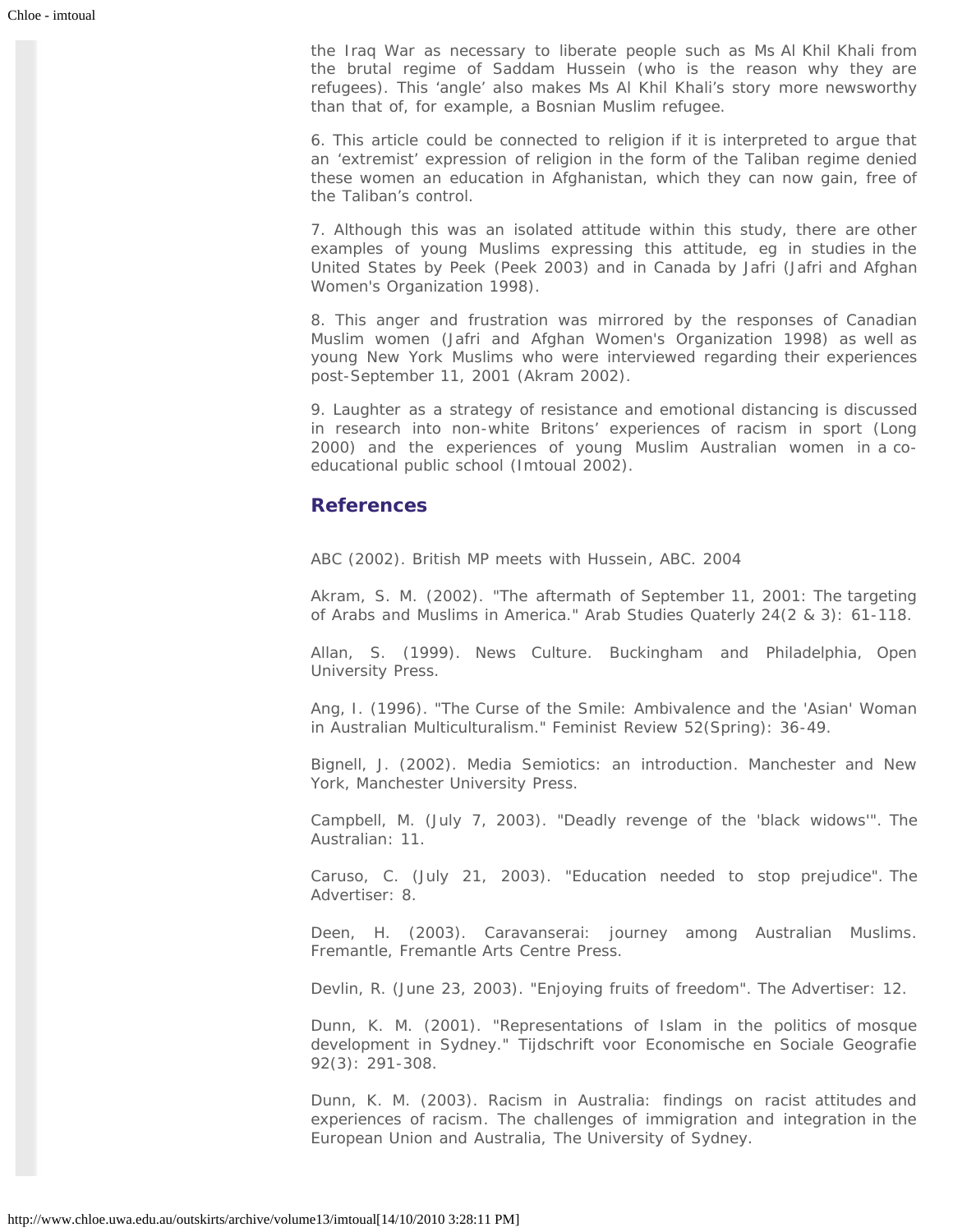Editor (June 21-22, 2003). "Boxed In". *The Weekend Australian*: 1.

Fowler, R. (1991). *Language in the news: discourse and ideology in the press*. London, Routledge.

Franks, M. (2000). "Crossing the borders of whiteness? White Muslim women who wear the hijab in Britain today." *Ethnic and Racial Studies* 23(5): 917- 929.

Imtoual, A. S. (2002). "*Talking back*"*: young Australian Muslim women in a mainstream school*. Adelaide, The Flinders University of South Australia.

Jackson, N. B. (1996). "Arab Americans: Middle East conflicts hit home". *Images that injure: pictorial stereotypes in the media*. P. M. Lester. Westport, Conneticut, Praeger: 63-69.

Jafri, G. J. and Afghan Women's Organization (1998). *The portrayal of Muslim women in Canadian mainstream media: a community based analysis*, Status of Women Canada, The Multiculturalism Program, Department of Canadian Heritage,: 1-52.

Jenkins, R. (July 17, 2003). "Muslims and Arabs speak out on prejudice". *The Advertiser*: 28.

Kahf, M. (1999). *Western representations of the Muslim woman: From Termagant to Odalisque*. Austin, University of Texas Press.

Long, J. (2000). "No racism here? A preliminary examination of sporting innocence." *Managing Leisure* 5(3): 121-133.

Lygo, I. (2004). *News Overboard: the tabloid media, race politics and Islam*. Australia, Southerly Change Media.

Manning, P. (2004). *'Dog whistle politics' and Journalism: Reporting Arabic and Muslim People in Sydney Newspapers*. Sydney, Australian Centre for Independent Journalism, UTS.

Media Awareness Network (1998). *Anti-Islam in the media: an executive summary of a six-month case study of five top Canadian newspapers October 20, 1997 - April 20, 1998*, Canadian Islamic Congress. 2002.

Mubarak, F. (1996). "Muslim women and religious identification: women and the veil". *Many religions, all Australian*. G. Bouma. Kew, Christian Research Association: 123-146.

Norris, P., M. Kern, et al., Eds. (2003). *Framing Terrorism: the news media, the government and the public*. New York & London, Routledge.

NSW Anti-Discrimination Board (2003). *Race for the headlines*. Sydney: 1- 123.

Parker-Jenkins, M., K. F. Haw, et al. (1998). *Career, culture and closing doors: the experience of Muslim women*: 1-13.

Peek, L. (2003). "Reactions and Response: Muslim Students' Experiences on New York City Campuses Post 9/11." *Journal of Muslim Minority Affairs* 23(2): 271-283.

Philp, C. (July 31, 2003). "Voice of Saddam honours his 'martyr' sons". *The Australian*: 7.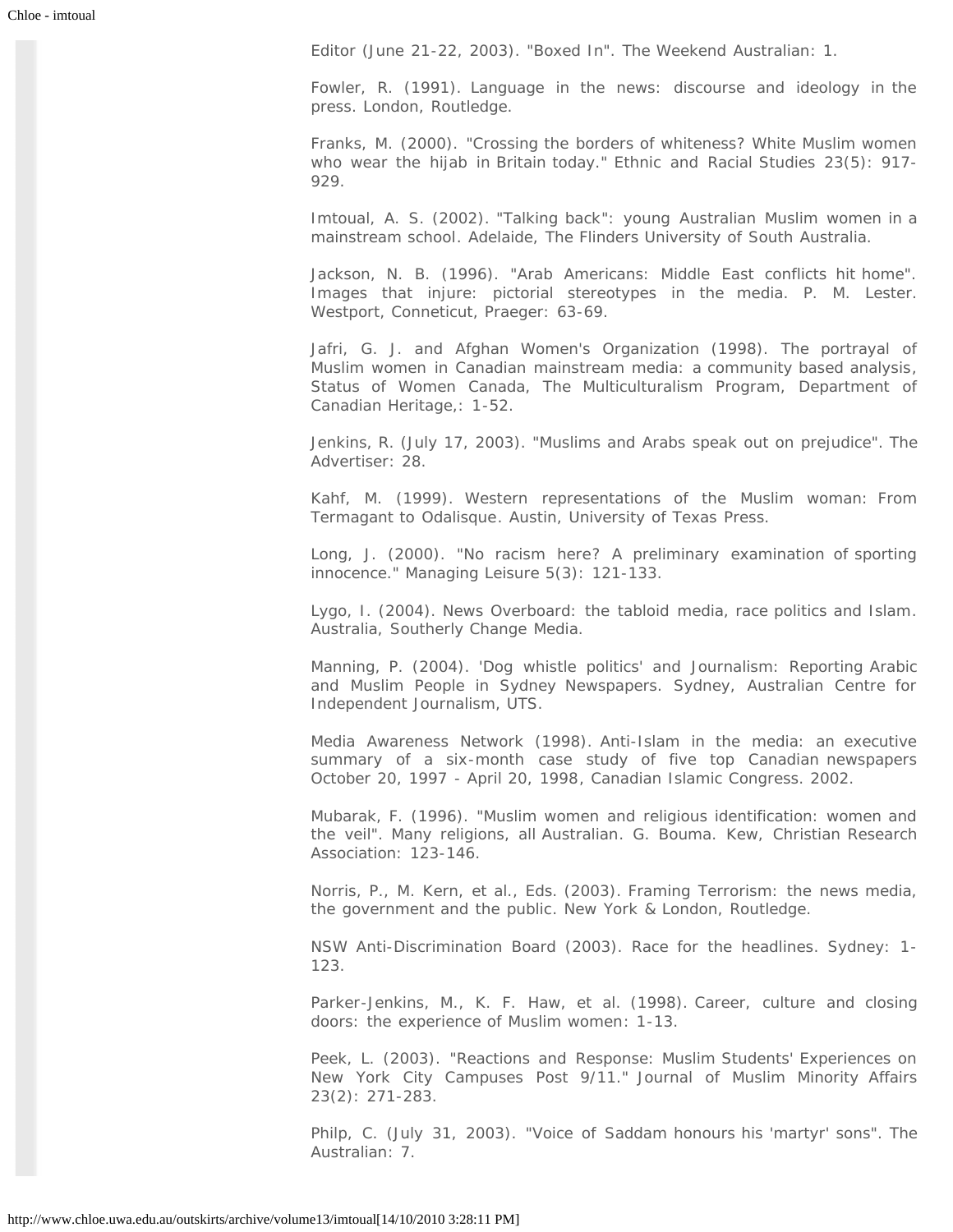Rintoul, S. (October 18, 2001). "Guarded eyes watch as PM reaches out". *The Australian*: 1 & 6.

Rodgers, P. (2003). *Both sides need a reason for taking risks*, The Age,. 2004.

Rodgers, P. (June 7-8, 2003). "A different kind of superhero". *The Weekend Australian*: 10-11.

Shaheen, J. G. (2000). "Hollywood's Muslim Arabs." *Muslim World* 90(1/2 (Spring)): 1-9.

Shain, F. (2003). *The schooling and identity of Asian girls*. Stoke-on-Trent, UK & Sterling, USA, Trentham Books.

Sheridan, G. (June 7-8, 2003). "Behind the hate". *The Weekend Australian*: 10-11.

Shohat, E. and R. Stam (1994). *Unthinking Eurocentrism: multiculturalism and the media*. London and New York, Routledge.

The Advertiser (2004). About this paper, *The Advertiser*. 2004.

The Australian (2003). About Greg Sheridan, *The Australian*. 2004.

The Australian (2004). Our nation, our newspaper, The Australian. 2004.

Thwaites, T., L. Davis, et al. (2002). *Introducing Cultural and Media Studies: a semiotic approach*. Basingstoke and New York, Palgrave.

Williams, N. (June 21, 2003). "Women who make the world better". *The Advertiser*: 5.

**Alia Imtoual** is currently a PhD researcher in Gender Studies, School of Social Sciences at the University of Adelaide. Her research is concerned with the experiences of young Muslim women living in South Australia. Many of these experiences are characterised by religious racism and negative representation both in daily human interactions and in the media. She is also interested in the intersections between women's lives, issues of national identity, whiteness and popular discourses about Islam and Muslims.

Reference this article as:

Imtoual, Alia. "Religious Racism and the Media: Representations of Muslim Women in the Australian Print Media". *Outskirts: feminisms along the edge*. 13 (2005). http://www.chloe.uwa.edu.au/outskirts/archive/volume13/imtoual